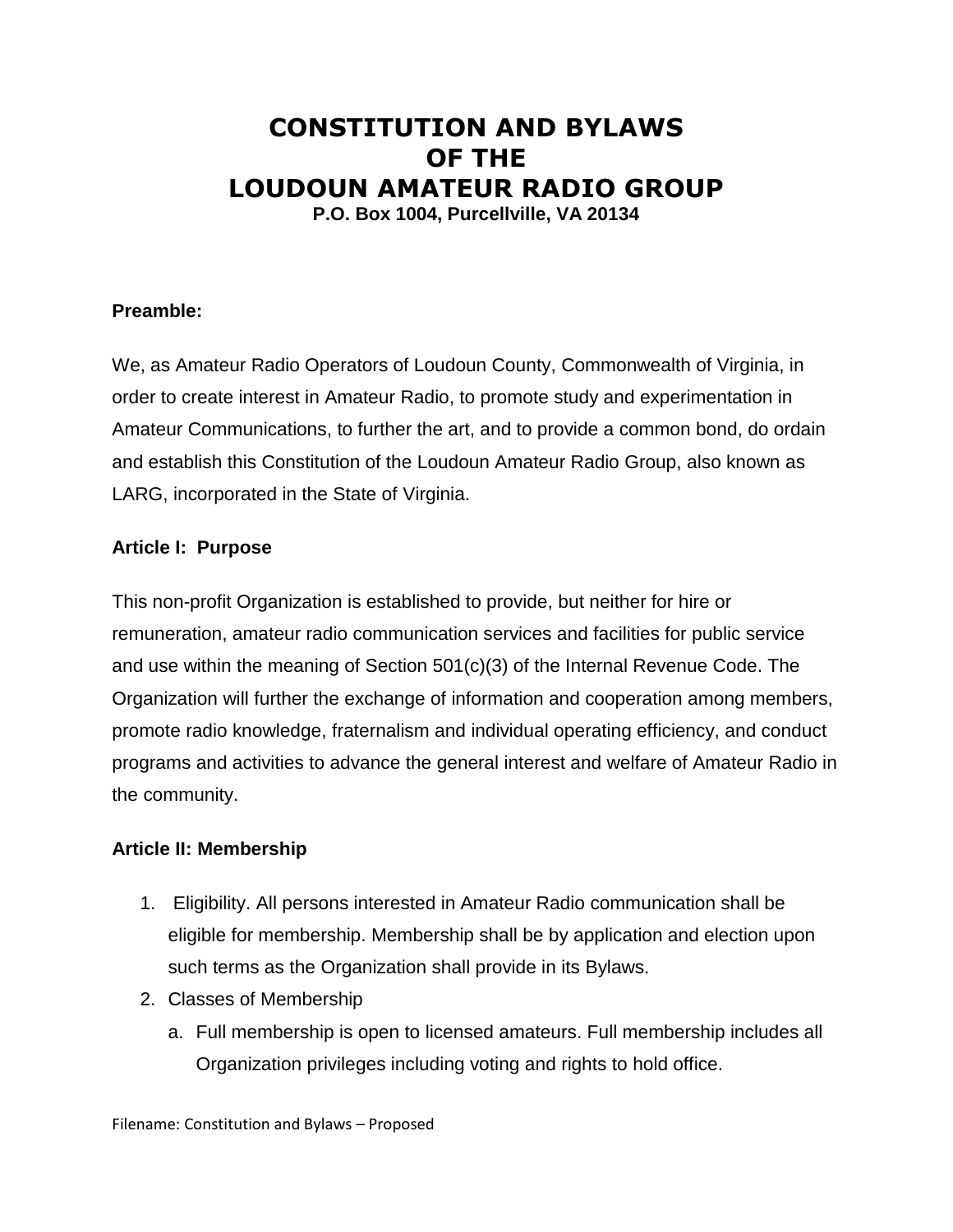- b. Associate membership is open to those actively engaged in a class leading to an Amateur Radio license and all other interested persons. Associate membership includes all organizational privileges except voting and rights to hold office.
- c. Youth-Student membership is open to anyone attending school on a full-time basis. A Youth-Student member is not eligible to vote or hold office.
- d. Honorary membership may be granted by the Loudoun Amateur Radio Group to individuals who have distinguished themselves by service to the Organization, at the recommendation of the Board of Directors and a simple majority approval of the membership. Honorary membership includes all privileges except the right to vote and hold office and is not subject to assessment of dues.
- 3. Grounds for Expulsion
	- a. Any member who willfully brings discredit to the Organization, a member thereof, or amateur radio, may be expelled from the Organization. The procedure is detailed in the Bylaws.
	- b. Non-Payment of Dues. Non-payment of dues shall be considered grounds for removal from Organization membership. The governing procedure is detailed in the Bylaws.
- 4. Resignation. Any member desiring to resign from the Organization may do so by notifying the Secretary in writing.

## **Article III: Officers and Board of Directors**

- 1. The officers of the Organization shall be: President, Vice-President, Secretary and Treasurer.
- 2. The officers shall be elected for a term of one year, by ballot of the members present at the Annual Meeting, as specified in the Bylaws.
- 3. The Organization shall have a Board of Directors. Article IX of this Constitution is

Filename: Constitution and Bylaws – Proposed the charter that shall govern the Board.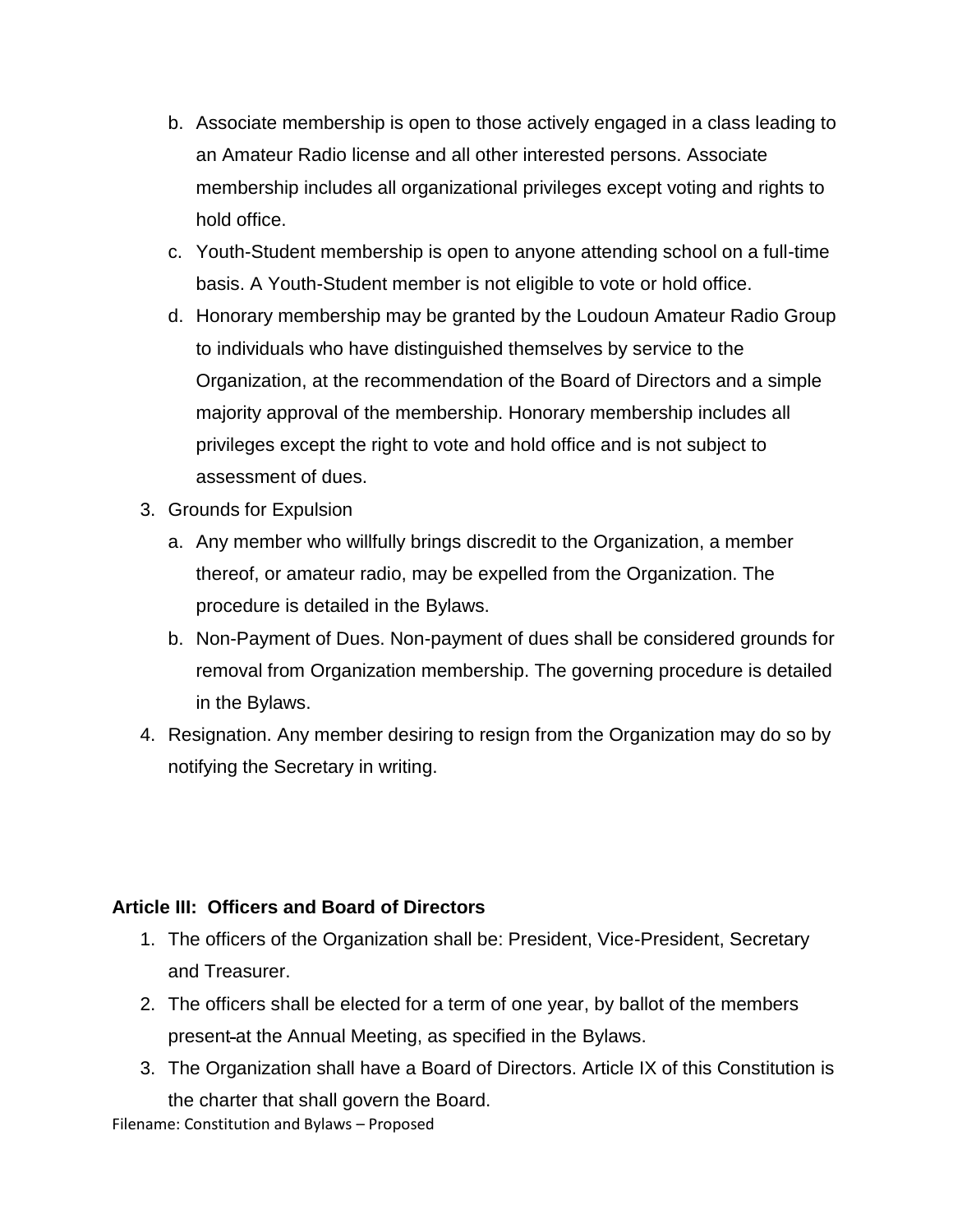- 4. Officer vacancies occurring between elections must be filled. The Board of Directors shall identify and propose a candidate to fill the vacancy. A special election shall be held at the first regular meeting which is at least 15 days after the vacancy occurs. The new Officer will serve the remainder of the term.
- 5. Upon resignation or removal of a Director, if the number of Directors is less than four, the Board of Directors shall initiate the nomination process, conforming with the Bylaws, within 15 days following the resignation or removal. The new Director will serve the unexpired term of the Director being replaced.
- 6. Individual Officers or Directors may be removed using the process defined in the Bylaws for expulsion of members.

## **Article IV: Duties of Officers**

- 1. The President shall preside at all regular meetings and shall conduct them according to the rules specified in the Constitution and Bylaws. The President shall enforce due observance of the Constitution and Bylaws, decide all questions of order, sign all official documents adopted, and perform all other duties pertaining to the office of President.
- 2. The Vice-President shall assume all the duties of the President when the President is absent. In addition, the Vice President shall coordinate Organization activities and arrange for programs at Organization meetings.
- 3. The Secretary or a designee shall keep a record of the proceedings of Organization meetings, keep and maintain a current membership roster, submit membership applications, carry on all correspondence, and read communications at each meeting. The Secretary shall also keep and maintain a current copy of the Constitution and By-Laws, and publish any changes, amendments and additions as appropriate. The Secretary will have the most current copy of the Constitution and Bylaws available at all meetings and will make it available to members upon request. At the expiration of the Secretary's term the Secretary shall turn over all items belonging to the Organization to the Secretary's successor.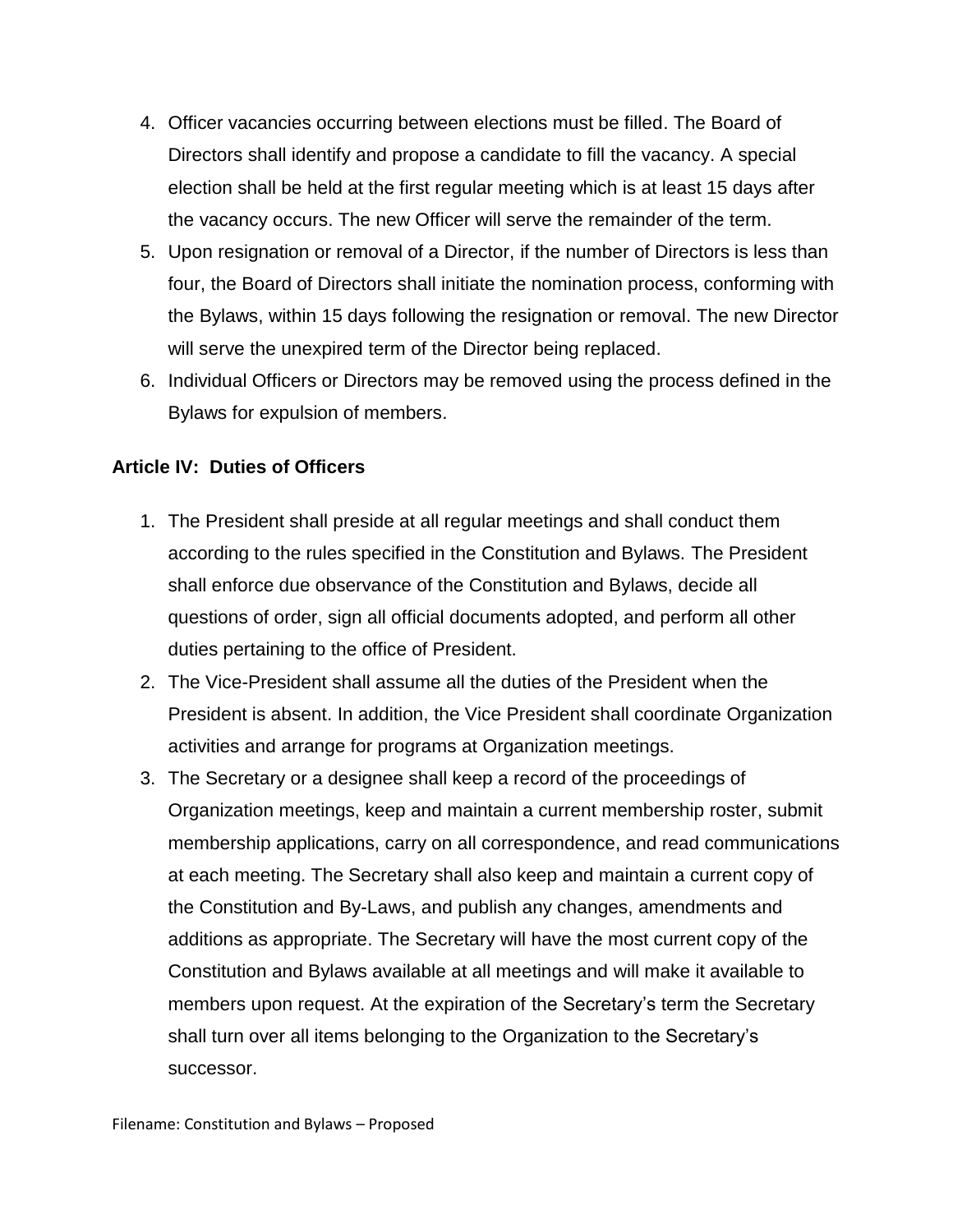4. The Treasurer shall receive and receipt for all monies paid to the Organization; keep an accurate accounting of all monies received and expended; pay no bills without proper authorization by the officers, constituting a business committee. The Treasurer shall submit to the Board, prior to publication to the membership, an itemized statement of disbursements and receipts at the end of each quarter. The Treasurer shall relinquish all Organization materials in the Treasurer's possession at the end of the Treasurer's term and shall deliver them to the Treasurer's successor.

## **Article V: Meetings**

The Bylaws shall provide for regular and special Organizational meetings.

The Bylaws shall provide for Board of Directors meeting.

#### **Article VI: Dues**

The Organization, by majority vote of those present at any regular meeting, may levy upon the general membership such dues or assessments for the business of the Organization, as recommended by the Board of Directors in accordance with the Bylaws. Non-payment of such dues or assessments shall be cause for removal from the Organization.

#### **Article VII: Technical Assistance**

The Organization will provide technical advice to members concerning equipment and antenna design and operation to assist in frequency observance, uniform amateur practice, and absence of spurious radiations emanating from Organization member stations.

The Organization may provide technical assistance to the general public in areas of electronic design, spurious radiations, or other areas related to general amateur practice.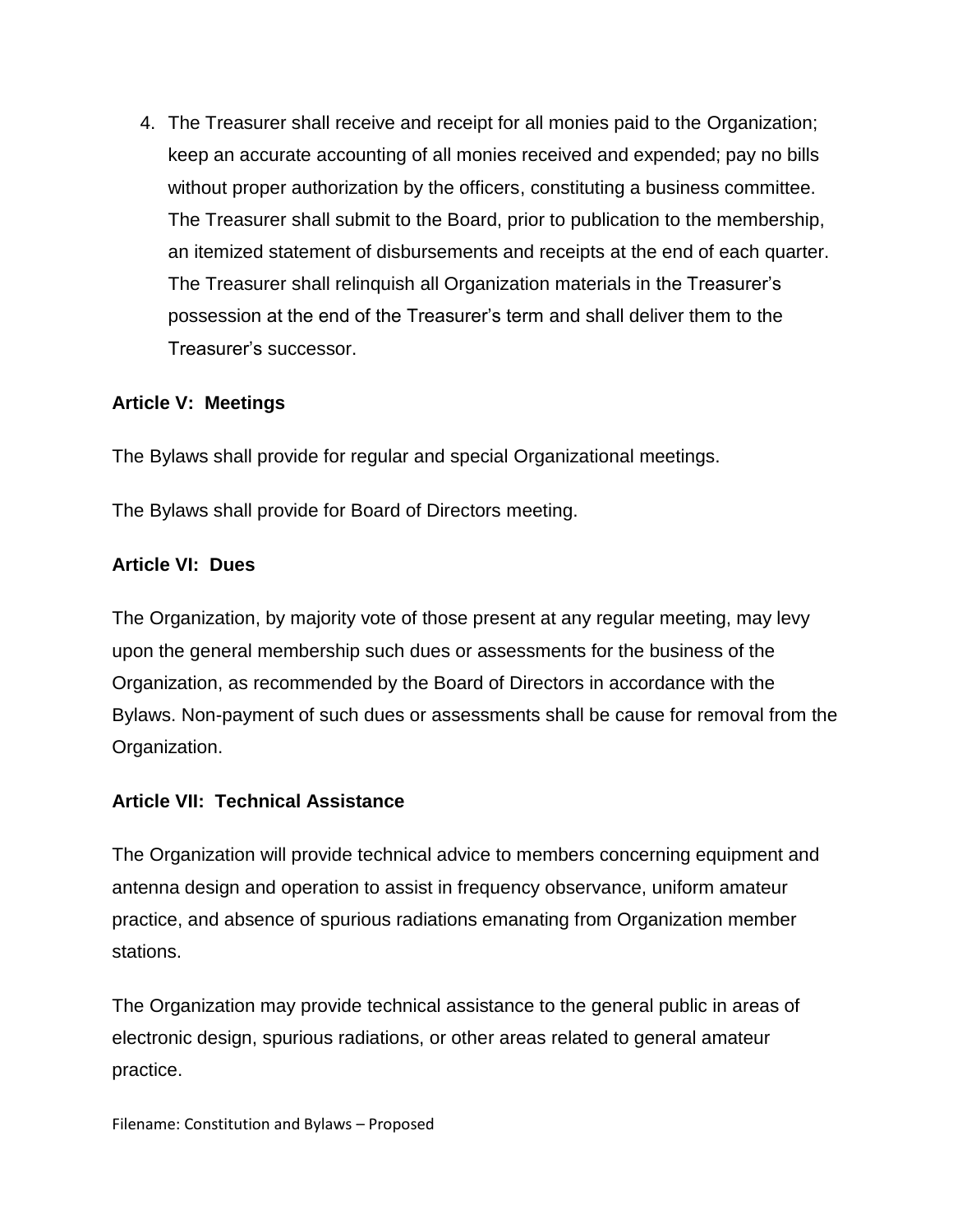#### **Article VIII: Amendments**

This Constitution or the Bylaws may be amended by a two-thirds vote of the total membership. The Officers shall determine the voting mechanism. Proposals for amendments shall be submitted in writing at a regular meeting. The Secretary shall notify the membership of the content of the proposed amendment(s) by posting to the Organization reflector and posting to the Organization web site. Proposed amendments shall be voted on at the next regular meeting at least 25 days following posting.

## **Article IX: Board of Directors Charter**

- 1. The purpose of the Loudoun Amateur Radio Group Board of Directors is to ensure the continuity and health of the Organization. The Board will work with the currently elected Organization leadership and participate in decisions about Organization activities. They will ensure that the Officers lead the Organization in a way that maintains LARG's reputation in the ham community, and the community at large. The Board will ensure that the Organization remains financially healthy. They shall ensure that the Organization remains committed to public service, amateur education, and the development of the skills of its membership, and is operated in accordance with the principles identified by Section 501(c)(3) of the Internal Revenue Code.
- 2. One role of the Board is to serve as a balance to the LARG Officers' leadership. If the Directors lack confidence in specific Officer decisions, they may present a "No Confidence" vote to the Officers provided there is a two-thirds vote of Directors in favor. At this point, the Officers must work with the Directors to form another plan of action. If no solution is found the Directors shall meet in executive session to vote on calling for a new Officer(s) election.
- 3. The Loudoun Amateur Radio Group Board of Directors shall consist of at least four, and no more than nine, Directors. Directors may be nominated by any current full-member, including themselves. Once nominated, Directors are elected by a 2/3 vote of the Organization membership present at the meeting where the election is held. Requisite criteria are found in the Bylaws.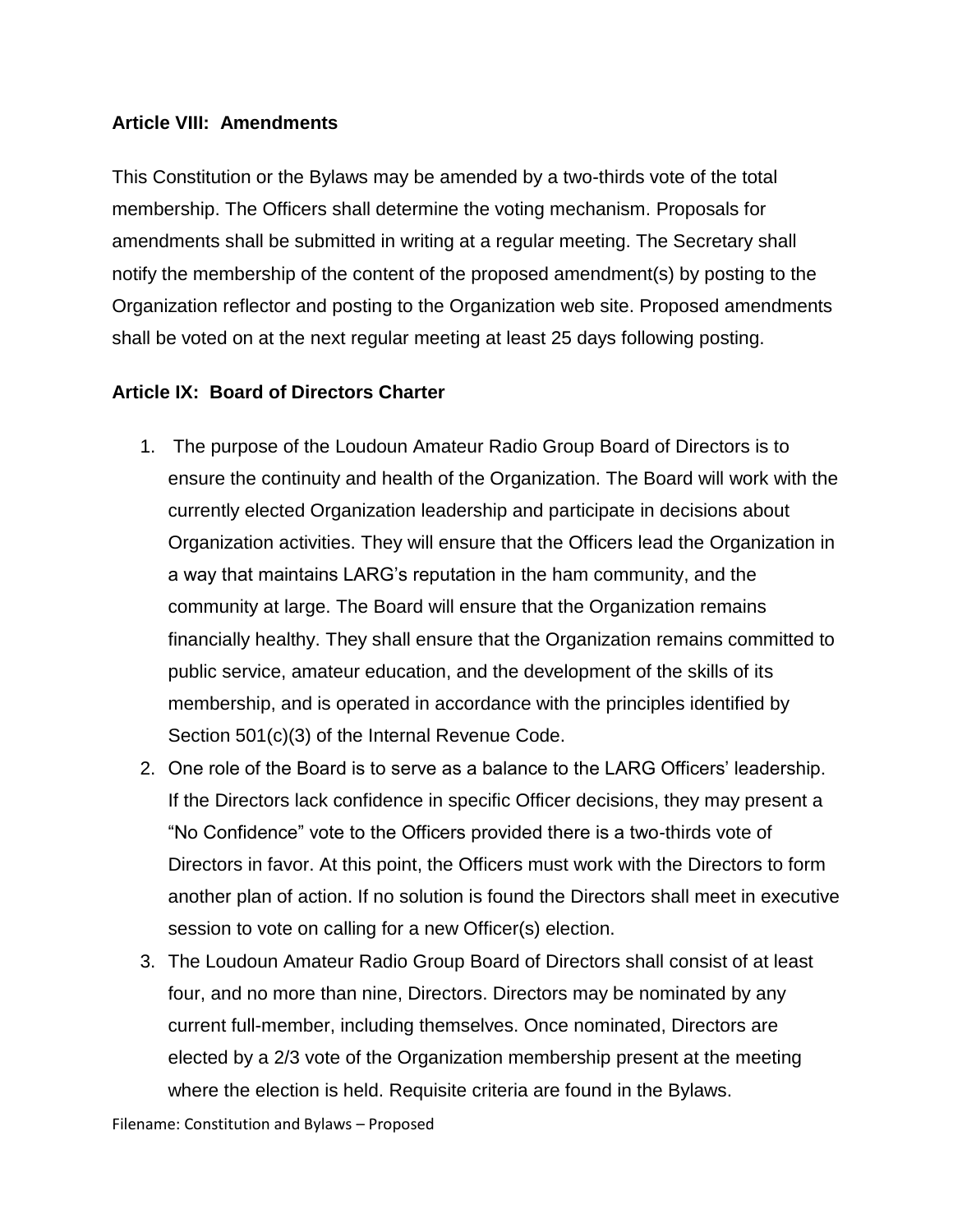4. Directors shall serve a term of three years from the time of their election at the Annual Meeting. Board elections may be held when a) a new Board Member is nominated or b) the number of Directors falls below four.

## **Article X: Property**

- 1. **Ownership:** Any property, real or otherwise, acquired by the Organization through purchase, donation, etc., shall be owned by the Organization. Custodial responsibilities of said property shall be placed upon the Treasurer until such time as the Organization decides the bulk of property is great enough to warrant a custodian. The Organization shall then approve a Custodian appointed by the President. A majority vote at a regular meeting is required for Custodian approval.
- 2. **Disposition:** Upon dissolution of this Organization and after paying or making provision for the payment of Organization liabilities, the property shall be donated to organizations exclusively engaged in charitable, educational, scientific efforts, or public service and qualify as exempt organizations under Section 501(c)(3) of the Internal Revenue Code (or corresponding provision to any future United States Internal Revenue Code). The disposition of the property shall be the responsibility of the Officers and Board of Directors.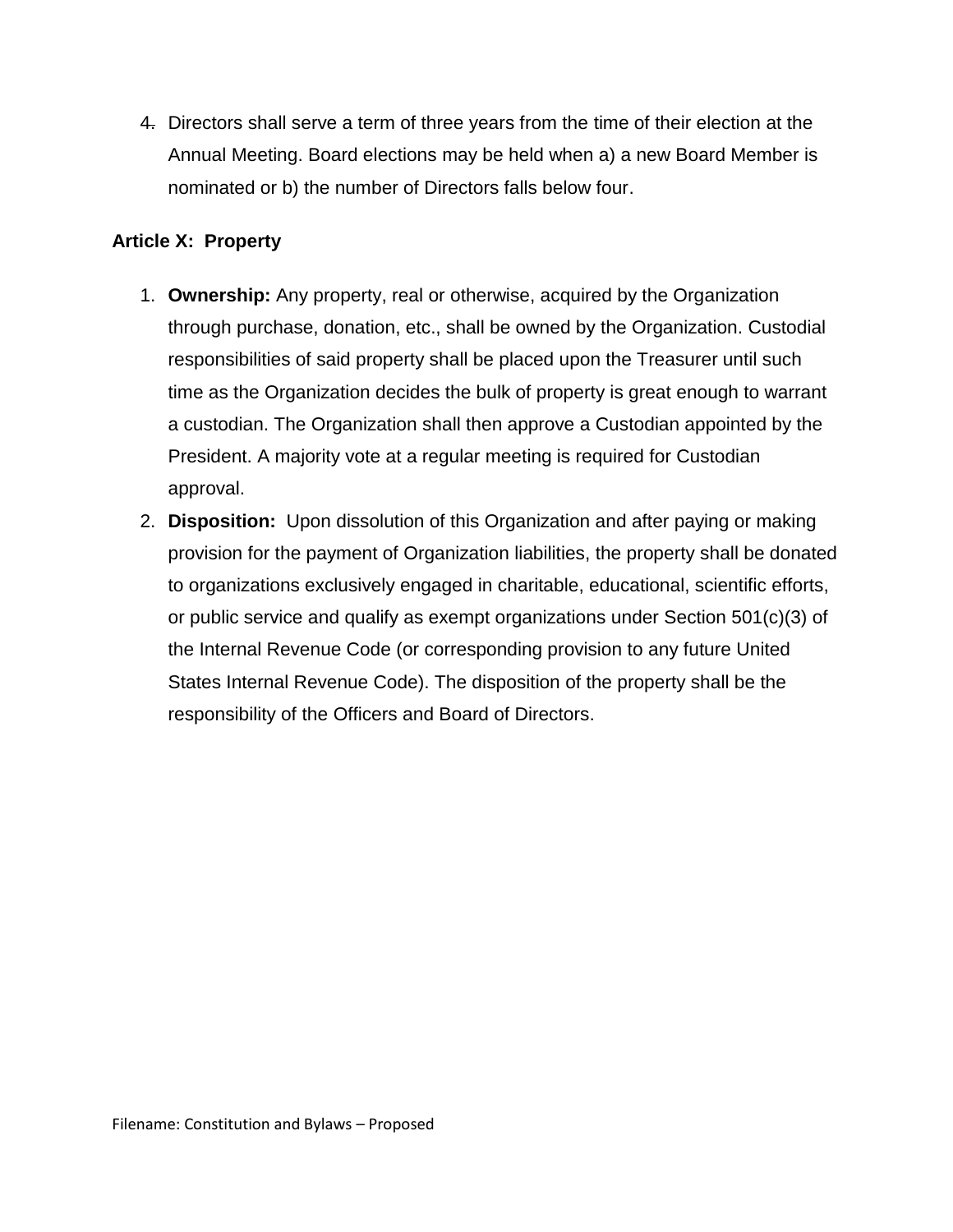#### **Bylaws:**

#### **1. Meetings**.

**A. Organization Meetings.** Robert's Rules shall govern all proceedings. Members present and voting shall constitute a quorum, provided at least two of the current Officers are also present and voting. Regular meetings shall be held each month unless changed by a two-thirds vote of the general membership. The regular meeting in January of each year is designated as the Annual Meeting, at which the Organization officer elections are held and all Organization memberships require renewal. Special meetings may be called by the President upon the written request of any five Organization members. The Secretary shall send a notice to members concerning a special meeting, and the business to be transacted at the meeting, no less than 48 hours in advance of the meeting. Only such business as designated shall be transacted in the special meeting.

**B. Board of Directors Meetings.** The Board shall meet whenever required by important issues or decisions, but no less than once every three months (nominally, February, May, August, November). Meetings may be in person or virtual. Meetings shall be for the purpose of discussion of Organization activities and direction, and for voting on Major Activities (see Bylaw 5). In addition, the Board shall meet each November, prior to the regular November club meeting to nominate the next slate of Officers. The new slate of officers will be announced at the regular November club meeting.

#### **2. Membership Process**

**A. New Members.** Applications for new membership shall be submitted at regular meetings. At the applicant's second meeting, membership shall be granted upon a twothirds majority vote of the members present and payment of applicable dues.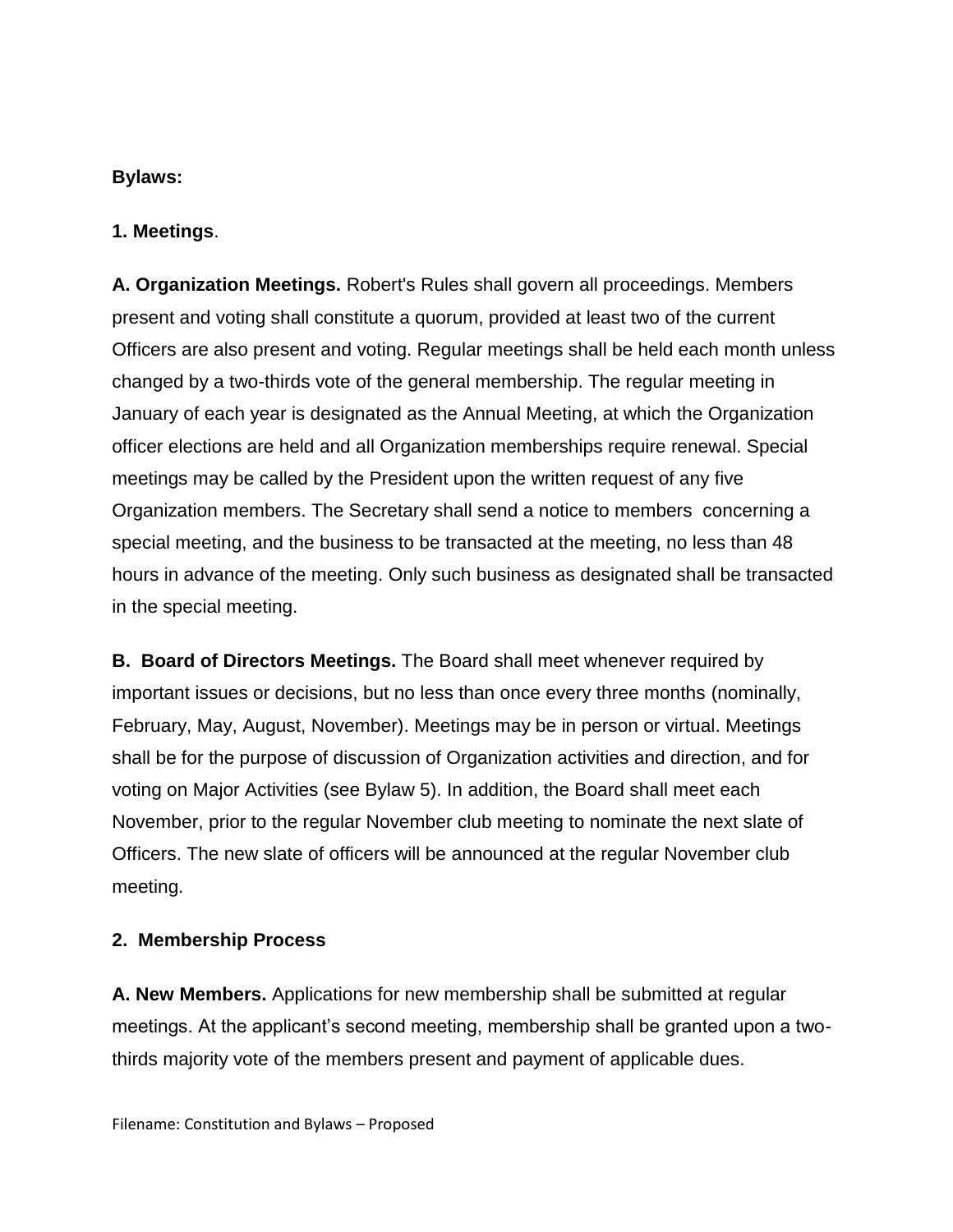**B. Renewing Members.** Membership payment is due at the Annual Meeting. All annual memberships, including voting privileges, expire and are subject to renewal at the commencement of the Annual Meeting. Members whose dues have not been received by the Treasurer are reinstated immediately upon payment of dues. A grace period of 45 days will apply.

## **3. Board Membership**

**A. Criteria.** Only members meeting the following criteria may be nominated and elected:

- 1. Active member of LARG for at least 5 years immediately preceding the nomination.
- 2. A Board member may not concurrently serve as an Officer.
- 3. The nominee must have taken on at least three major leadership roles in key Organization activities. Examples of such roles are:
	- Served as Organization officer for at least a year
	- Chairman, station captain, or activities captain for LARG Field Day
	- Net manager for a LARG net
	- Chair of a standing LARG committee
	- Coordinator of a LARG public service event
- 4. Must have been a licensed amateur for at least 8 years and hold a current Amateur Extra class license. The nominee must have been an active and contributing amateur. Examples of activity and contributions are:
	- Entry and submission of score in at least one ARRL or CQWW contest in each of the preceding three years as individual or team member
	- Regular participation in LARG nets
	- Entry in Virginia QSO Party
	- Active member of ARES/RACES participating in at least one drill or exercise each year
	- Volunteer at major public service events such as the Marine Corps Marathon.
	- Elmering new or inactive hams

Filename: Constitution and Bylaws – Proposed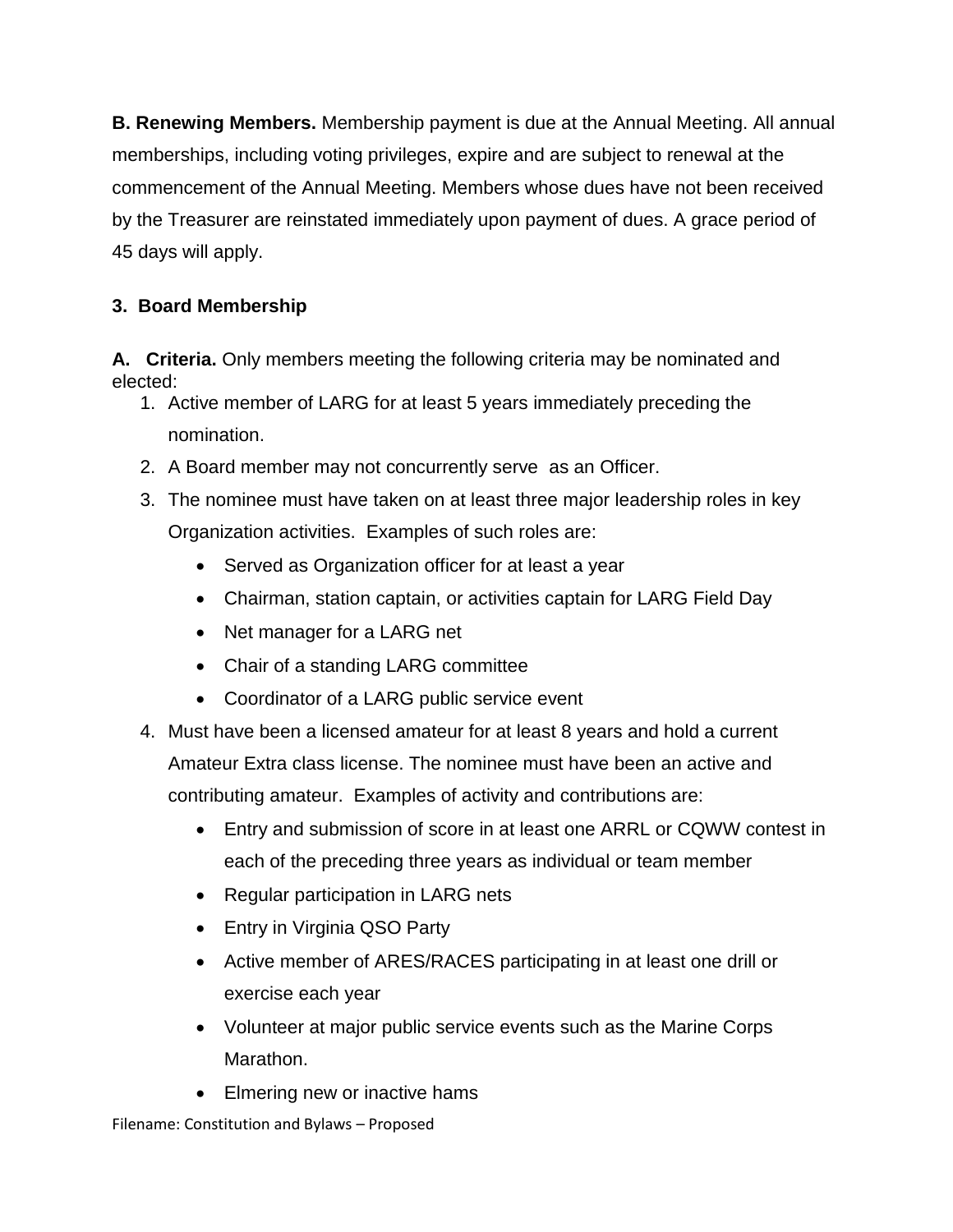• Teaching a ham radio or radio/electronics class.

**B. Process.** When nominated, the Board candidate will prepare a resume documenting their qualifications that meet those criteria. The sitting Board will review the nomination and accept or reject the nominee based on the criteria. If the nomination is accepted, the resume will be posted to the LARG web site. An election can take place after the candidate's resume has been posted for 25 days. Copies of the candidate's resume will be made available at the meeting when and where the election takes place. To be elected to the Board, the candidate must receive a 2/3 majority vote of the members attending the meeting when the election occurs.

#### **4. Dues.**

**A. Assessments**. The Board of Directors shall from time to time recommend to the membership a regular monthly assessment for Full and Associate members of an amount determined necessary for Organization expenses. The Board of Directors will also recommend an additional amount per year for all additional Organization members within the same immediate family, and an annual assessment per Youth-Student member. The assessments for the next fiscal year shall be recorded in the Organization's November meeting minutes. The minutes shall record the assessment for each member type, including partial year assessments by month, and the beginning and end of the Organization's fiscal year. These assessments are in accordance with the provisions of Article VI of the Constitution.

**B. Non-Payment.** A process will be invoked where the Treasurer notifies the Secretary of payment or nonpayment, and the Secretary restores or removes, as appropriate, the member on the rolls.

Filename: Constitution and Bylaws – Proposed **5. Organization Activities.** Organization activities may be proposed by any member, Officer, or Director, consistent with the requirements of Section 501(c)(3) of the Internal Revenue Service Code. Involvement in non-emergency activities where the Organization is identified as participating require approval by a simple majority of the membership present at the meeting where the activity is proposed. Commitment of the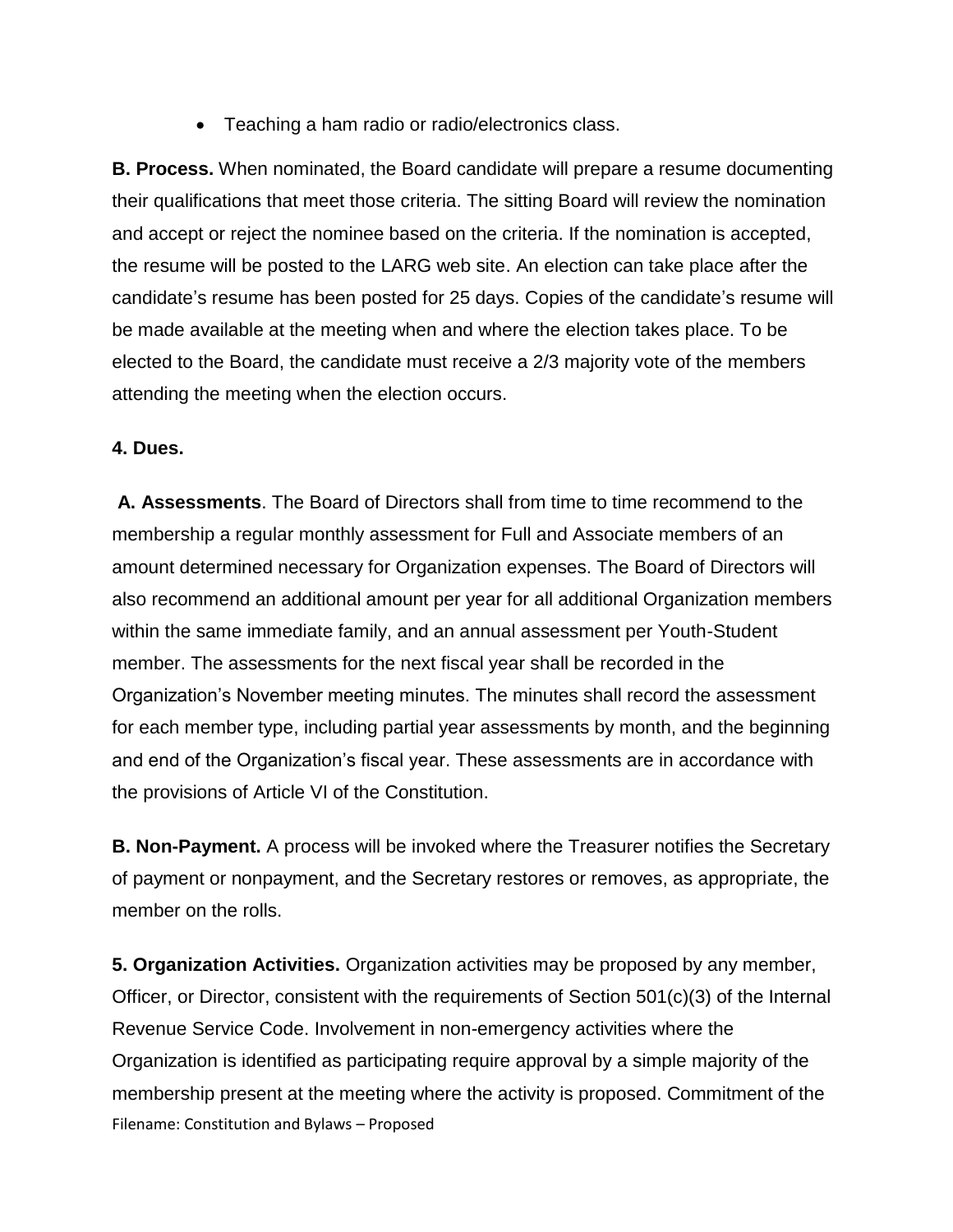Organization to Major Activities shall also require approval by a 2/3 majority of the Board of Directors. Major activities are defined as events that involve mobilization of the general membership and/or Organization expenses of more than \$250. Examples of Major Activities are Field Day, Organization Banquet, large public service events, and emergency drills.

6. **Membership Expulsion**. A request for expulsion, stating the grounds for such expulsion, shall be submitted in writing to the Board, and shall be signed by the complaining member and at least one-third of the active members. The expulsion process will be administered by the Board of Directors. This request shall be acted upon at the next regular meeting following its introduction. The accused will be given a written statement of the complaint and the opportunity to appear before the Organization to state his/her defense. A two-thirds vote of the membership in attendance affirming the complaint is required for expulsion from the Organization. Upon expulsion all rights and privileges are immediately terminated.

**7. Committees.** The Organization will have five permanent/standing committees. The President may also create and appoint members to other committees, as deemed appropriate, for things such as special functions, or activities not covered by the standing committees. The standing committees are:

**A. Education Committee.** This committee shall consist of three members appointed by the President. The committee shall set up classes for new amateurs and existing licensees wishing to upgrade. The committee may also set up other educational activities or classes which are amateur radio related.

**B. Emergency Service Committee**. This committee shall consist of three members appointed by the President. The committee shall coordinate activities with the Loudoun County ARES coordinator to provide a pool of volunteers for emergency situations.

**C. Public Service Committee.** This committee shall consist of three members appointed by the President. The committee shall organize volunteers and equipment for